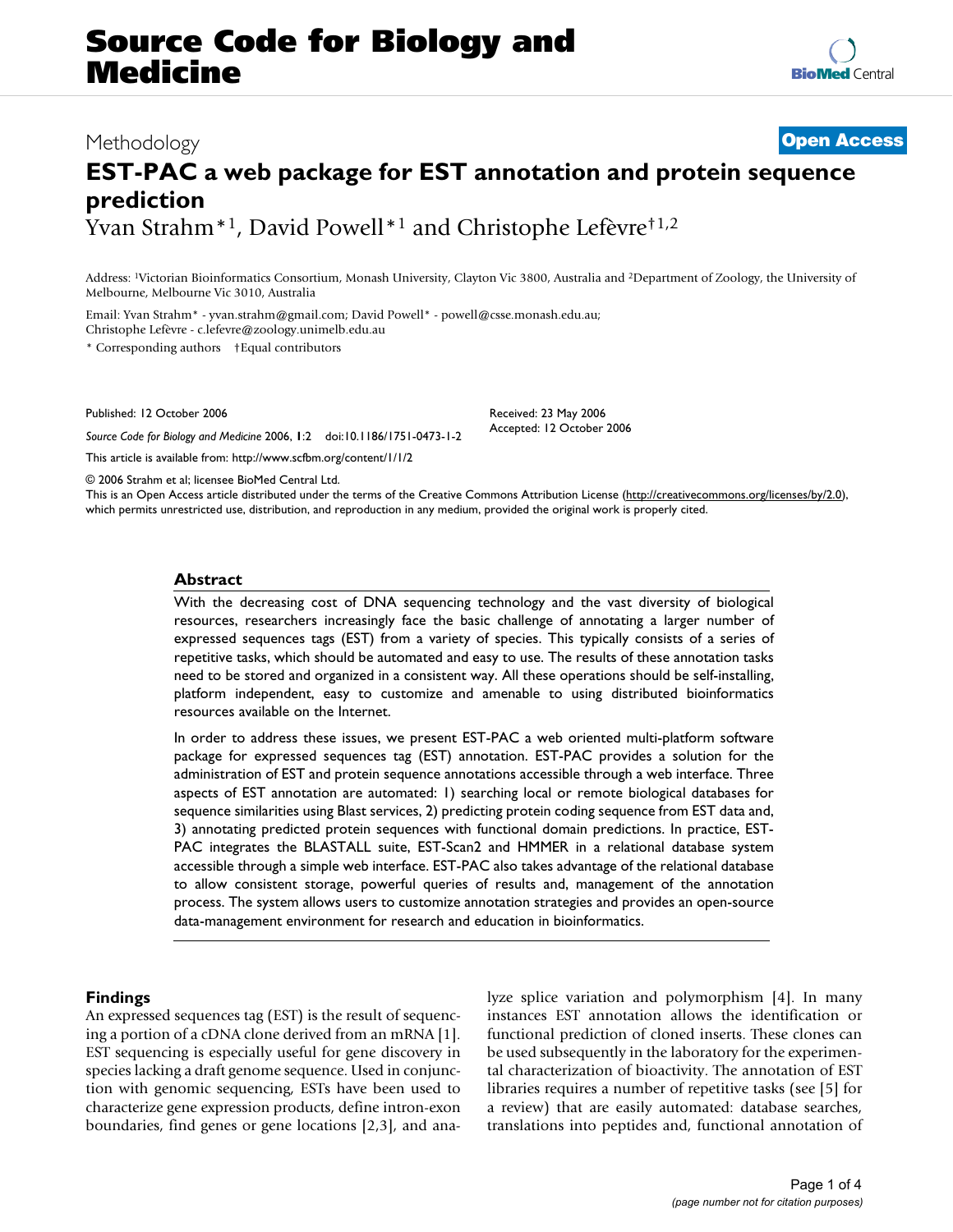translation products with probabilistic model searches such as the protein family database (Pfam) [6]. Efforts in the open source and in the academic community have been made to provide the scientific community with on line services, examples of which are PipeOnline, [7], EST-PAGE [8], or complete packages such as ESTannotator [9], ESTAP [10], PartiGene [11], and Prot4EST [12]. However, these packages often have restrictive system dependencies, do not always allow extensive data mining and, may not always be available for download and customization. Furthermore, few packages allow real sequence management where users can decide to build, store and use complex filters for sequence similarity searches with criteria based on previous results. This facility offers more flexibility for the annotation process, updating and the optimal use of often limited computational resources. Here, we propose a flexible interface and a PHP Hypertext Preprocessor programming language framework for annotation data mining.

The management and updating of sequence annotations is facilitated using EST-PAC and the source code is accessible for customization of the web interface.

The core of EST-PAC consists of an open source relational database management system that uses Structured Query Language (MySQL) and a number of PHP programs. EST-PAC uses open source software; MySQL 4 or 5 [13] for database management and, PHP 4 or PHP 5 [14] for web development. PHP allows the storage and management of ESTs using web pages. User login is available for visualization and query only or, with additional privileges to run annotation tools. Sequences in FASTA format are loaded into the database through a web interface and annotation tasks can be requested. A set of continuously running programs checks the database and extracts sequence to be processed using the BLASTALL suite [15], ESTScan2 [16,17] or, HMMER [18] against the Pfam database [19].



#### **Figure 1**

**Workflow and interfaces available in EST-PAC**. EST-PAC provides a web interface for the management, storage and querying of sequences and results from annotation tools such as BLASTALL, EST-Scan2 and HMMER.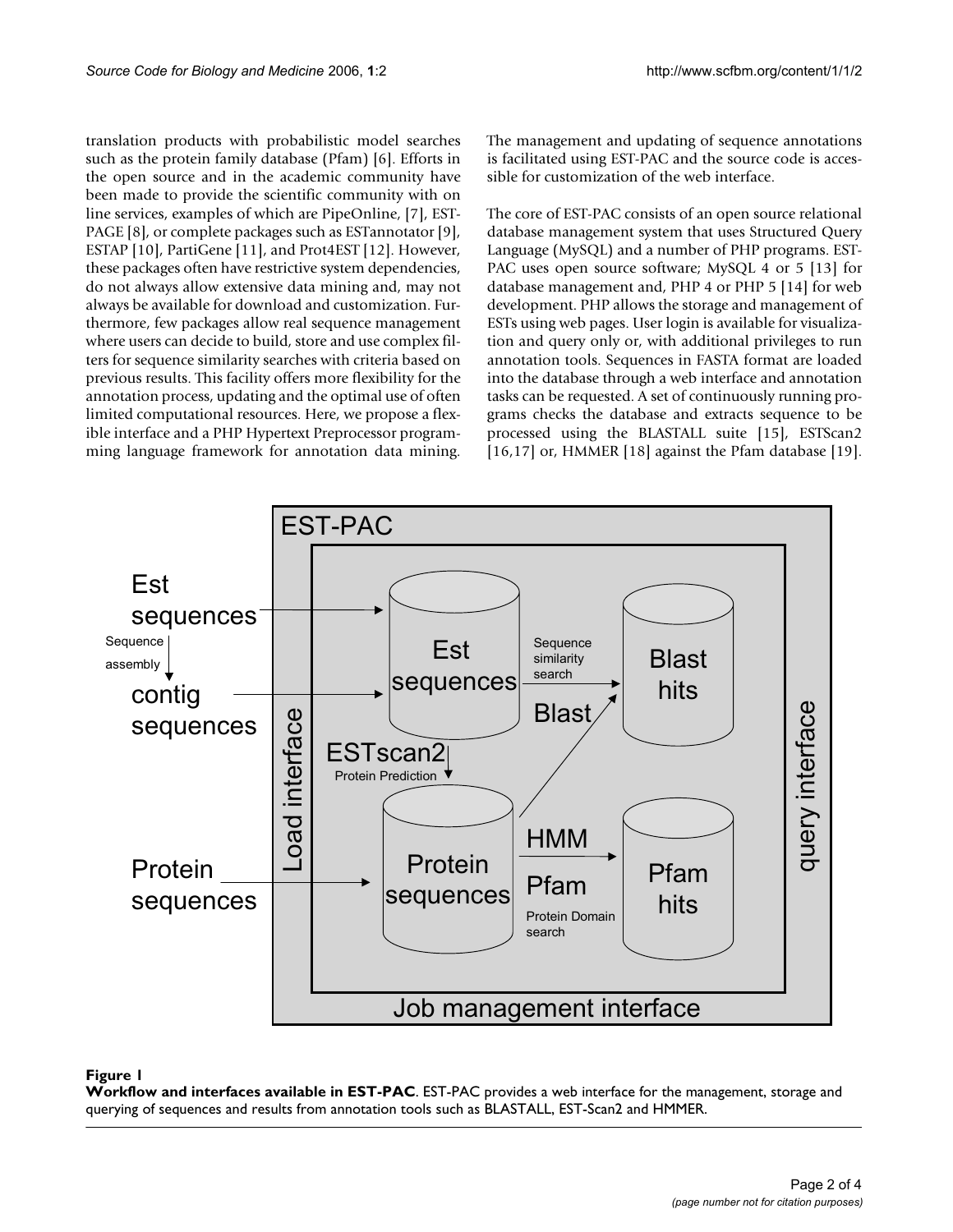The coding content of the EST can be evaluated with the Hidden Markov Model approach of ESTScan2 and the predicted translation products can then be compared against protein sequence databases. A report can be obtained from a web query page. As all results are stored in a relational database, users are able to query on every value returned by the annotation process. An interface is also available to assist the construction and storage of database queries. In addition to the public databases which can be downloaded and installed locally or accessed through web based blast services such as NCBI, users have the possibility to create their own databases from EST-PAC in order to make more precise and relevant comparisons. We have tried to restrict the programming in EST-PAC to the PHP language. However, Perl 5.8.1 was used to integrate ESTScan2. The usage of Perl is limited to this and a full installation of Perl or BioPerl [20] is not necessary. System specific configuration of EST-PAC has been kept to a minimum. However, some indispensable set-up is needed. First, MySQL should be running and MySQL administrator login and password are required during installation. Second the configuration file (config.inc.php) should be edited to reflect the environment where the package is installed. The user must indicate where in the operating system the package and auxiliary programs are located as well as the name of the database to be created. It is also possible to create multiple databases by specifying database names, usernames, and passwords. These parameters will be passed automatically at the time of database creation. The BLASTALL programs can be used either locally or remotely. With the remote option, blast jobs will be sent to the blast server at NCBI [21] in compliance with NCBI remote access policy. Access to other resources can also be implemented using the EST-PAC framework.

EST-PAC is distributed in a comprehensive PHP package for the integration of all the third party bioinformatics annotation pipeline program components. Installation of the auxiliary components (NCBI tool suite version 2.2.10, HMMER version 2.3.2 ESTSCAN version 2.0b, MySQL version 5, and PHP) is also necessary. EST-PAC scripts can be downloaded [22]. Installation and configuration instructions are available here for MacOSX, Windows or Linux systems. In addition, precompiled version of ESTScan2 for MacOSX, Linux Fedora Core 3, Centos 4 and Windows are also available at this URL.

EST-PAC is a software package for the annotation of EST data particularly geared towards laboratories with limited bioinformatics resources and expertise. It provides a basic package to install a database system for the management of a complete suite of third party annotation software components, integrated into a simple and powerful web interface. Mainly built in PHP, the source code is easily accessible to developers for customization and evolution. EST-PAC does not currently address directly the assembly of EST sequences. It is however possible to assemble EST data independently and straightforward to annotate the contig sequences obtained after the assembly process. Additional support for EST assembly data storage and visualization is in development. Furthermore, EST-PAC already provides a workbench to cluster ESTs onto reference sequence data sets when available, for example, from public genome annotation data. Finally, usage of EST-PAC is not restricted to EST sequences and any type of nucleotide or protein sequences can be loaded for the management of sequence analysis results. This allows the compilation, storage and management of a diversity of customized sequence databases for the analysis of EST or other sequence libraries. In conclusion, EST-PAC provides an open framework for rapid prototyping of data mining and on-line visualization of sequence data, presenting an expandable data-management environment for research and education in bioinformatics.

# **Availability**

Project name: EST-PAC.

Project home page: [http://vbc.med.monash.edu.au/](http://vbc.med.monash.edu.au/~yvan/est-pac) [~yvan/est-pac.](http://vbc.med.monash.edu.au/~yvan/est-pac)

Operating system(s): multiplatform; Programming language: PHP 4 or 5;

Other requirements: mySQL, BLASTALL suite, ESTScan2 and HMMER.

A web page with a fully functional instance of EST-PAC has been set up for demonstration purpose. Software download and installation instructions are also available under GPL.

# **Competing interests**

The author(s) declare that they have no competing interests.

# **Authors' contributions**

YS was involved in the conceptualisation, development and testing of the package. DP was involved in the programming of the core functionality of EST-PAC. CL supervised the work, implemented the graphic components and, prepared the manuscript.

# **Acknowledgements**

The authors would like to thank Torsten Seemann for expert advise, Marc Liyanage for providing the MacOSX Apache/PHP/Mysql package [http://](http://www.entropy.ch) [www.entropy.ch,](http://www.entropy.ch) the Apache friends for the Windows XAMP package <http://www.apachefriends.org>, and Claudio Lottaz and Christian Iseli for allowing us to incorporate ESTScan2 in this package.